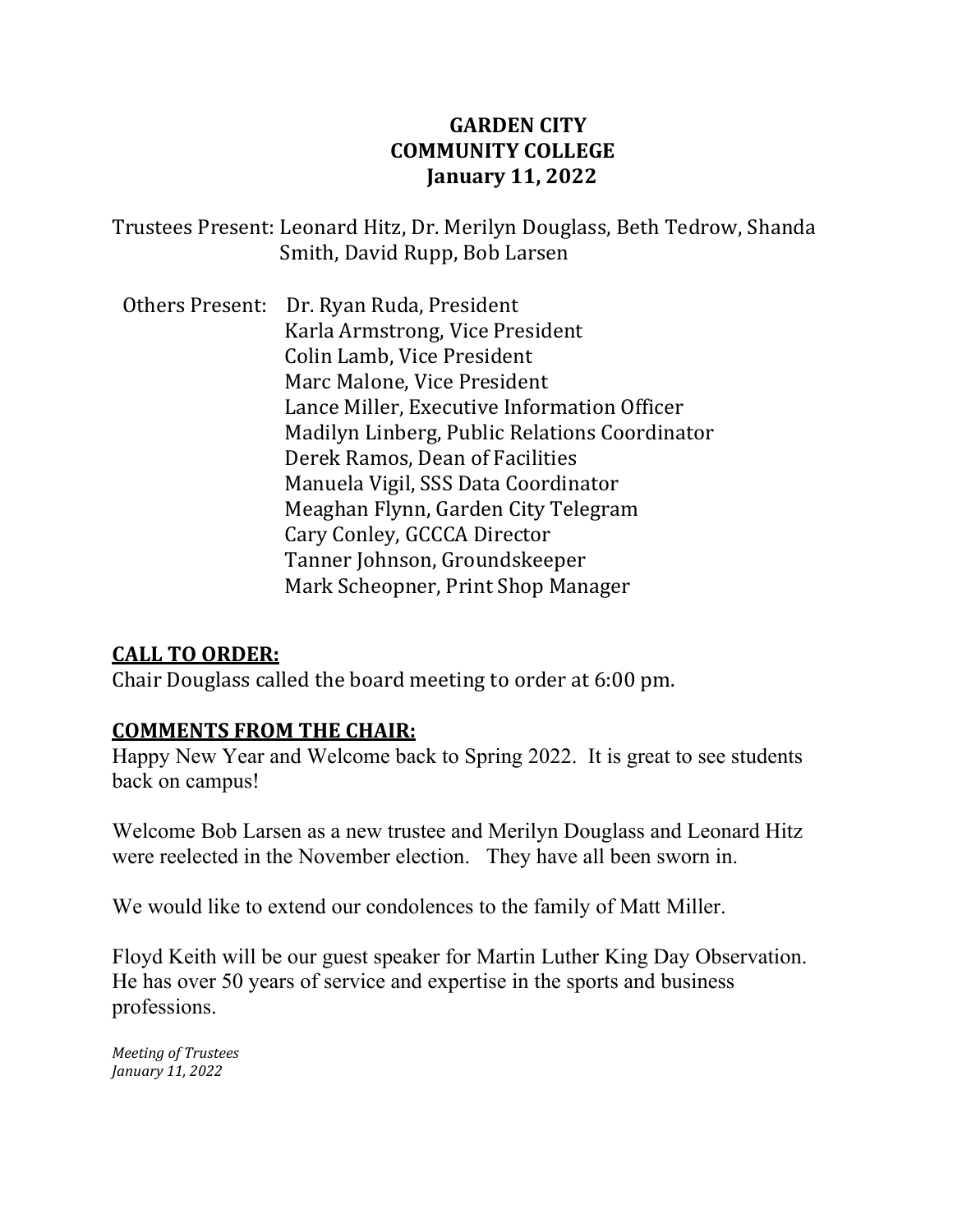He is the CEO of PPA Professional Services, which provides services in professional development, diversity and inclusion, and motivational speaking. Please join us in DPAC Conestoga Arena on Monday, January 17 at 9:30 am.

Our GCCC Meat Judging Team is competing at the Southwest Invitational at Texas Tech University at Lubbock, TX. They have completed beef grading and value-based pricing at Caveness in Hereford. We wish them the best of luck and safe travels home.

### **B. Report for SGA**

Will be having MLK day on January 17. Open to the public at 9:30. Floyd Keith will be speaking. The second speaker will be postposed to February, he is one of the Central Park Five that was wrongly convicted. PTK won the naming app contest: Buster Biz. Blood drive will be February 9th.

#### **C. New Employees**

Tanner Johnson, Groundskeeper

# **II: Consent Agenda**

# **Move to approve Consent Agenda items A, B, and C.**

**Motion:** Beth Tedrow **Second:** David Rupp

**Ayes:** Smith, Hitz, Tedrow, Douglass, Larsen, Rupp **Nays:** None

**Motion Carries**: 6-0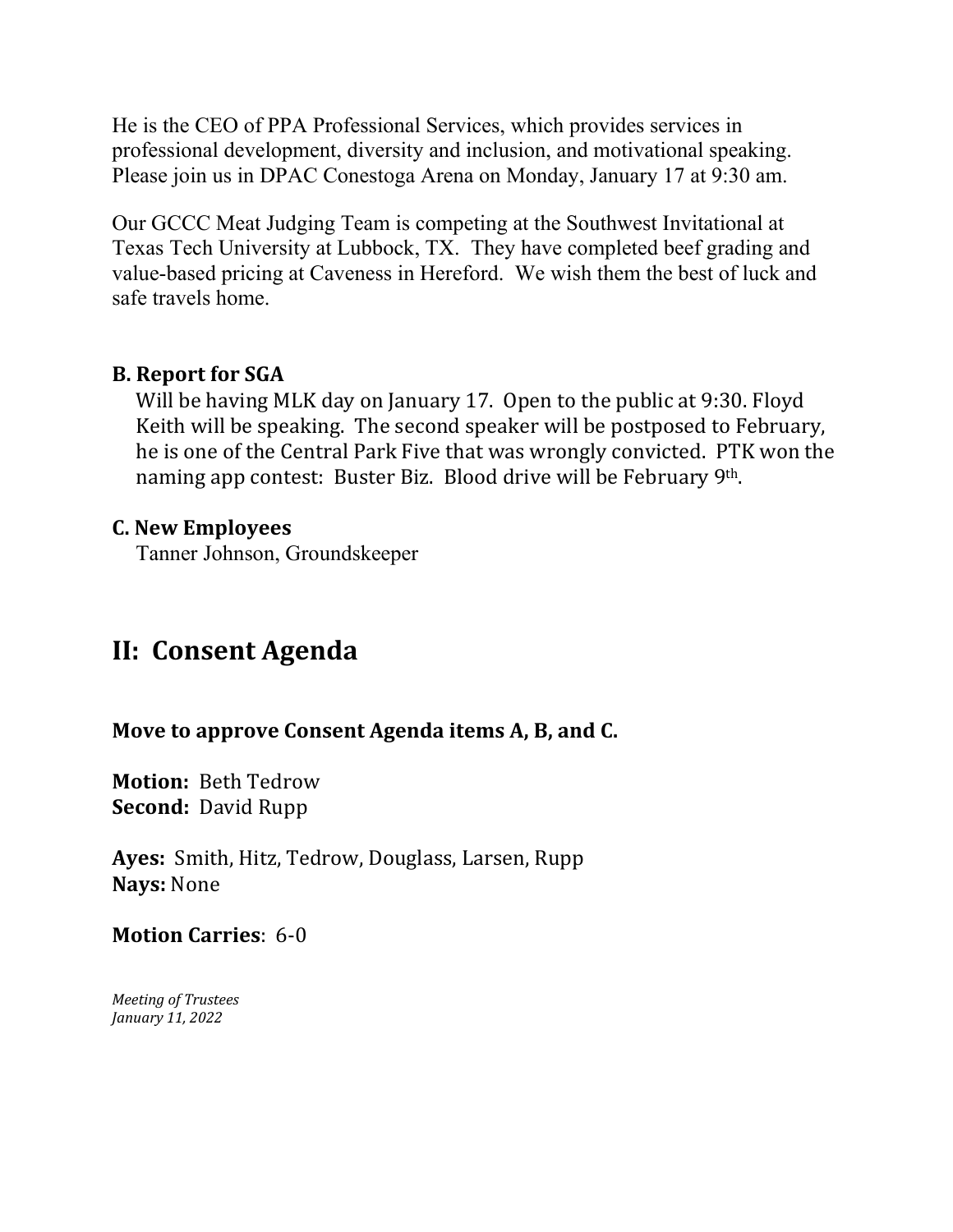- **(A)** Approval of minutes of previous meetings (Supporting documents filed with official minutes)
- **(B)** Approval of personnel actions-Human Resources (Supporting documents filed with official minutes)
- **(C)** Financial information (Supporting documents filed with official minutes)

### **(D) Purchase of Production Printer for Print Shop**

Dr. Ruda gave an overview of the printer purchase. This will be part of the financing plan that will be brought before the board in February. Administration is proposing to approve the purchase to allow us to move forward with the supply demand on campus. (Supporting documents filed with official minutes)

### **Move to approve consent agenda Item D Purchase of Production Printer for Print Shop**

**Motion:** Dave Rupp **Second:** Shanda Smith

**Ayes:** Hitz, Smith, Tedrow, Douglass, Rupp, Larsen **Nays:** None

**Motion Carried:** 6 – 0

# **III. Other Action: Organization of Officers – Board of Trustees**

#### **Election of Officers**

#### **A. Chairman**

Chair Merilyn stated that there will be two separate elections for chair and vice chair.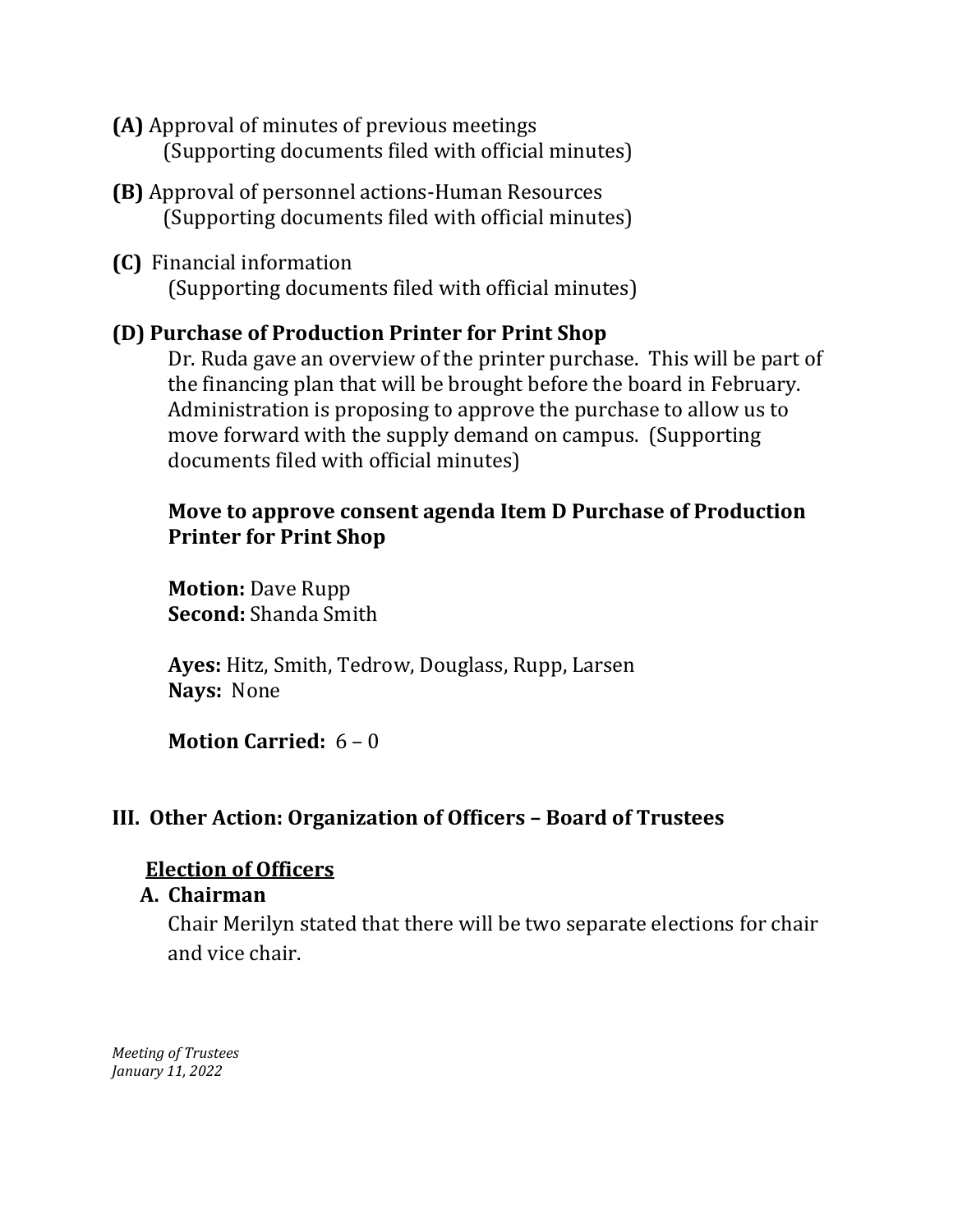Vice Chair Tedrow nominated Dr. Merilyn Douglass as chair. Trustee Hitz disagreed and had discussion over the pros of having someone new in the chair position each year.

Chair Douglass opened the floor for nominations:

 Beth Tedrow nominated Merilyn Douglass as Chair Shanda Smith nominated Leonard Hitz

 Nominations were closed, and each Trustee spoke on their desire regarding this post.

 The vote was taken by paper ballot and given to Vice Chair Tedrow since she is not a nominee.

#### **Final Tally:**

 Merilyn Douglass: 5 Leonard Hitz: 1

#### **Dr. Merilyn Douglass elected as Chair.**

#### **B. Vice Chairman**

Shanda Smith nominated Leonard Hitz as Vice Chair. There was discussion with Trustee Hitz on whether he would accept the nomination or not.

After discussion Shanda Smith officially nominated Leonard Hitz for Vice Chair.

#### **Move to close nominations for Vice Chair.**

 **Motion:** David Rupp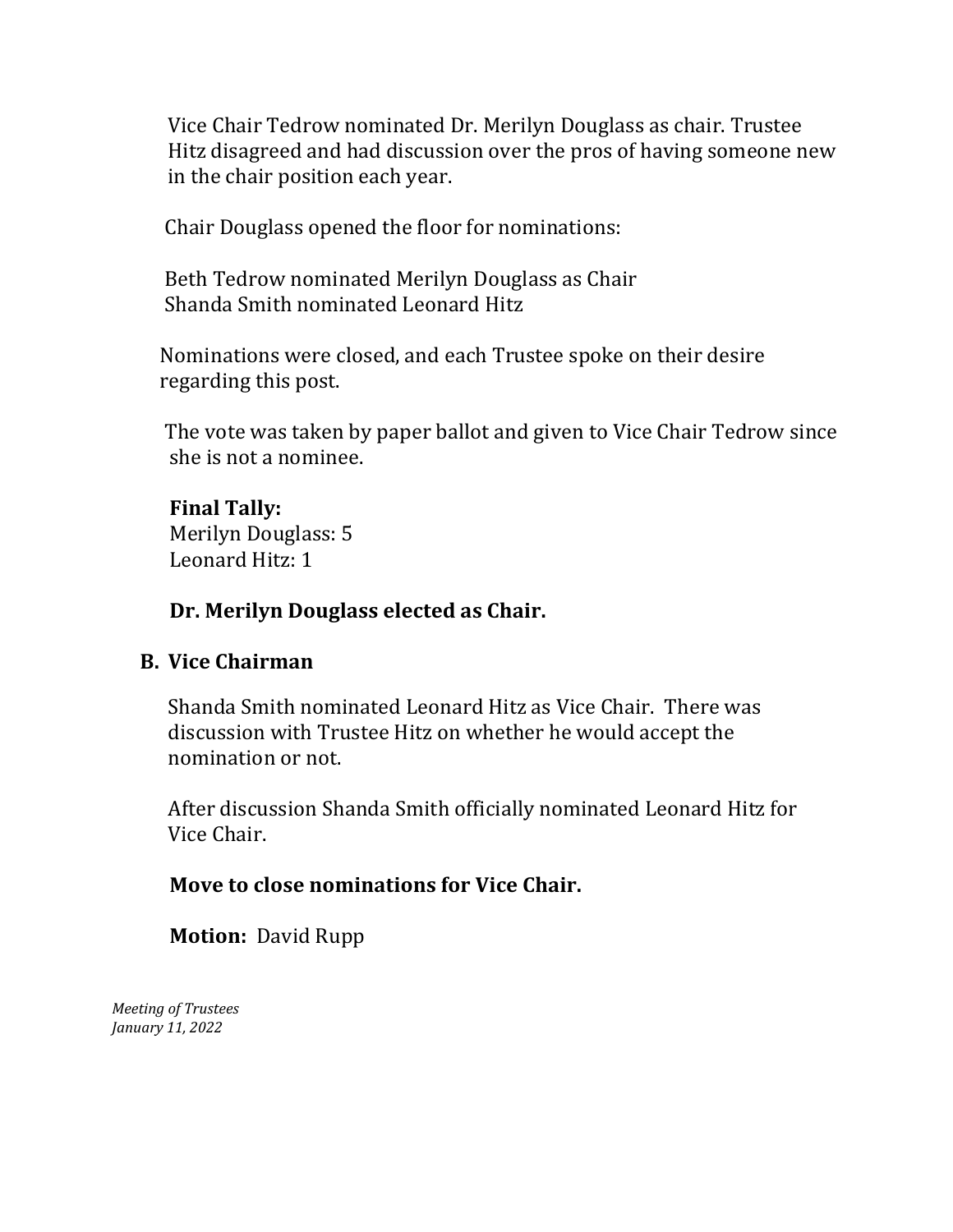**Second:** Shanda Smith

 **Ayes:** Hitz, Smith, Tedrow, Douglass, Rupp, Larson  **Nays:** None

 **Motion Carried:** 6-0

 **Vote for Leonard Hitz for Vice chair.** 

 **Ayes:** Hitz, Smith, Tedrow, Douglass, Rupp, Larson  **Nays:** none

 **Leonard Hitz elected as Vice Chair.** 

# **C. Clerk**

The position of clerk was designated to Dr. Ruda in 2021. The charge of this position is to run parliamentary procedure and communications. Merilyn requested to leave the same.

# **D. KACCT Representative**

KACCT and FCEDC Representatives: Both Tedrow and Rupp are willing to continue

No other nominations for these two positions.

# **All in favor of retaining Beth Tedrow as KACCT Representative and David Rupp as FCEDC Representative.**

 **Ayes:** Hitz, Smith, Tedrow, Douglass, Rupp, Larson  **Nays:** None

# **Motion Carries: 6-0**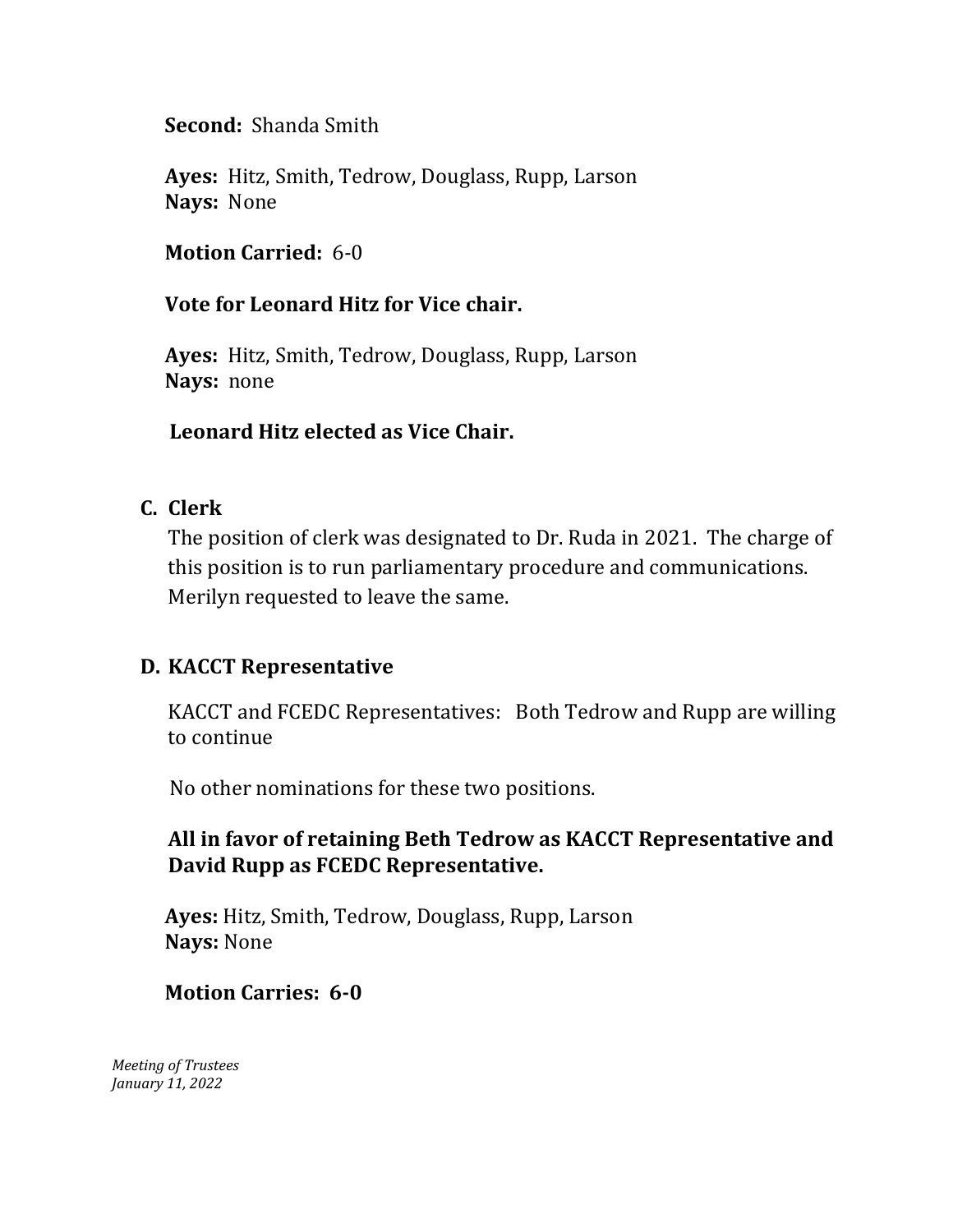# **Appointments D and E. Designated Endowment and BAA Representatives**

Appointments as stated in packet: Shanda Smtih and David Rupp agreed to retain the appointments with Endowment and the BAA.

# **Retain as presented**.

**Ayes:** Hitz, Smith, Tedrow, Douglass, Rupp, Larson **Nays:** None

# **Motion Carries**

### **Depositor Designations**

# **Called for vote to retain depositor designations**

**Ayes:** Hitz, Smith, Tedrow, Douglass, Rupp, Larson **Nays:** None

# **Motion Carries**

# **D. Professional Service Providers**

# **College Attorney**

 Since the month proceeding Paul Kitzke's approval there are no concerns to bring forward. His contract has been approved. This is a vote for the record to make it official.

# **Vote to continue to retain Mr. Kitzke as college attorney.**

**Ayes:** Hitz, Smith, Tedrow, Douglass, Rupp, Larson **Nays:** None

# **Motion Carries**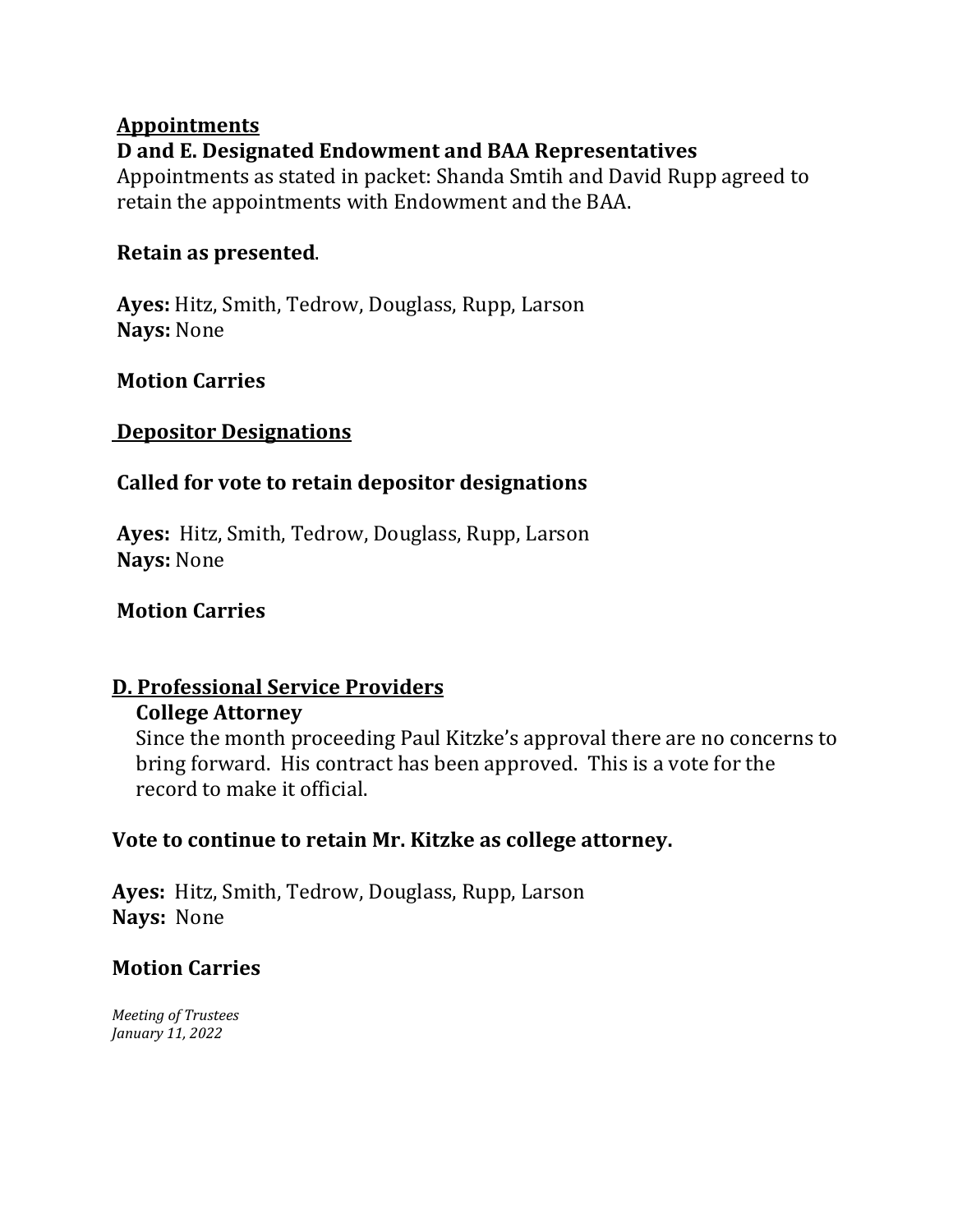#### **ORGANIZATION OF OFFICERS – BOARD OF TRUSTEES – 2022**

|  | Election of Officers Incumbent                                                    |  |
|--|-----------------------------------------------------------------------------------|--|
|  |                                                                                   |  |
|  |                                                                                   |  |
|  |                                                                                   |  |
|  |                                                                                   |  |
|  | E. Economic Development Corporation representative  David Rupp                    |  |
|  | Appointments                                                                      |  |
|  |                                                                                   |  |
|  |                                                                                   |  |
|  |                                                                                   |  |
|  |                                                                                   |  |
|  |                                                                                   |  |
|  | F. Designated Endowment RepresentativeShanda Smith                                |  |
|  | G. Broncbuster Athletic Association RepresentativeDavid Rupp                      |  |
|  | <b>Depositor Designations</b>                                                     |  |
|  | A. Primary Depositories for 2022                                                  |  |
|  | Commerce Bank                                                                     |  |
|  |                                                                                   |  |
|  | B. Other Depositories for 2022                                                    |  |
|  | <b>Western State Bank</b>                                                         |  |
|  | <b>Valley State Bank</b>                                                          |  |
|  | First National Bank of Garden City                                                |  |
|  | <b>Landmark National Bank</b>                                                     |  |
|  | <b>American State Bank</b>                                                        |  |
|  | Garden City State Bank                                                            |  |
|  | State of Kansas Municipal Investment Fund                                         |  |
|  |                                                                                   |  |
|  | C. Authorized Signatures:                                                         |  |
|  | Dr. Ryan J. Ruda, Garden City Community College President                         |  |
|  | Karla Armstrong, Garden City Community College, Vice President for                |  |
|  | <b>Administrative Services/CFO</b>                                                |  |
|  | Jodie Tewell, Garden City Community College, Executive Assistant to the President |  |
|  | Kim Harrison, Garden City Community College, Comptroller                          |  |
|  |                                                                                   |  |

D. Professional Service Providers: College Attorney……………………Paul Kitzke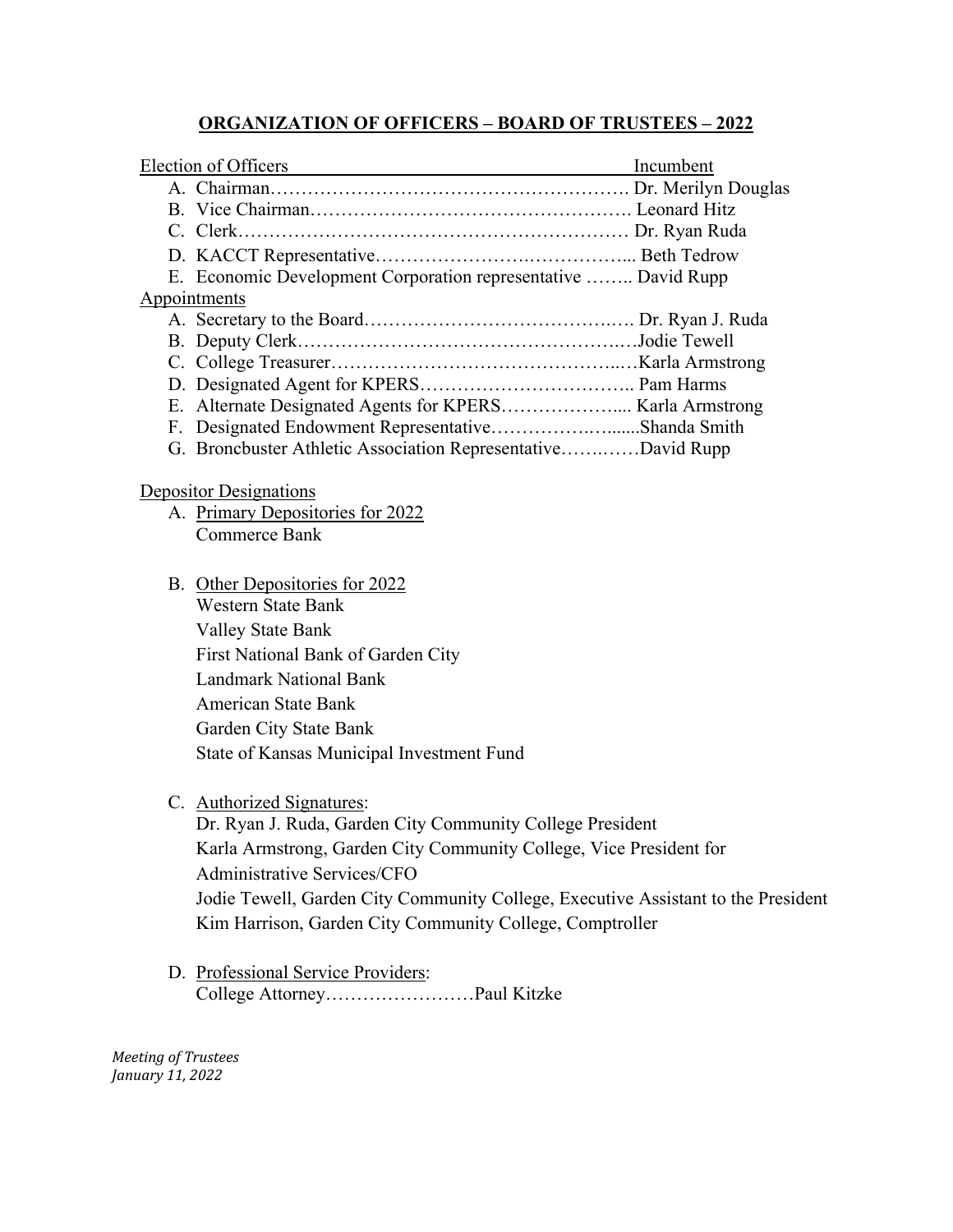# **IV. Confirmation of Monitoring Reports:**

#### A. **Monitoring Reports and END**

A-1: Bi- Annual Gen Exec Constraints #7 No comments

#### A-2. Information and Advice 2, 3, 5, and 13

- #2. Dr. Ruda has made effort through weekly memo and phone calls. No other comments.
- #3. No comments
- #5. No comments

#### A-3 Annual Asset Protection 1-4, 6-7

- #1. Karla Armstrong spoke on description and differences in claim. No other comments.
- #2. No comments
- #3. No comments
- #4. College meets with cabinet and council and considers any liability with the institution.
- #6. No comment
- #7. No comments

No concerns or questions. Declared monitoring reports as presented.

#### B. **Review Monitoring Report**

B-1 General Executive Constraints #10

 Discussed adding athletics as a separate component. Tabled until February meeting.

#### **IV. OTHER**

#### **A. Public Comments**

No comments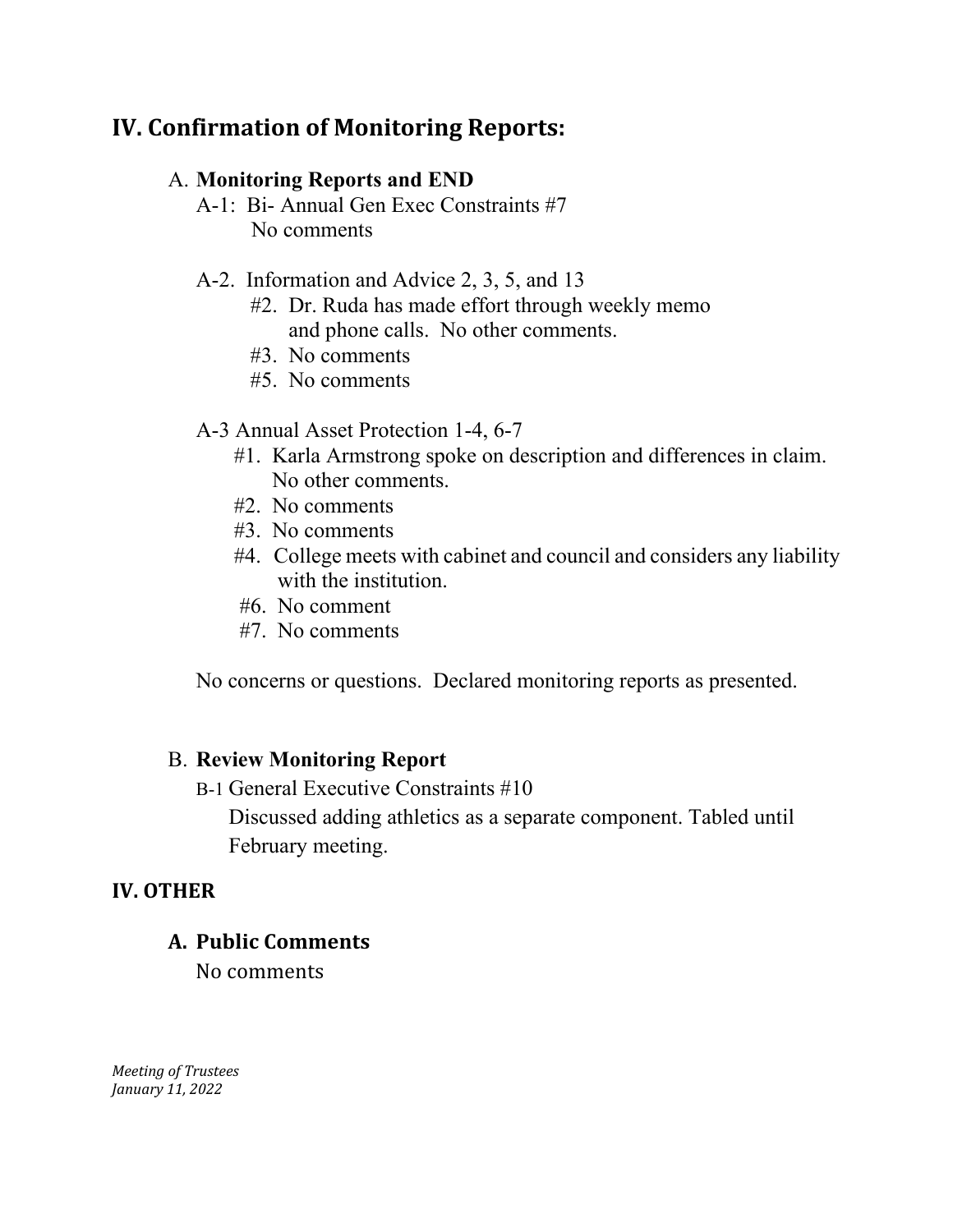### **B. President's Report**

Dr. Ruda commended Keyon Kennedy and Isaiah Adams for being named First-Team NJCCA All-Americans. Discussed final enrollment numbers, printer for print shop, and AD director. (Supporting documents filed with official minutes)

# **C. Incidental Information**

No questions

# **D. Report from FCEDC**

Annual meeting will be held January 26 in the Endowment Room with partners.

# **E. Report from KACCT**

Kansas Promise Scholarship – pays for full tuition and fees of designated qualified programs. Next meeting April 1st in Junction City. (Supporting documents filed with official minutes)

# **F. Report from Faculty Senate**

No report

# **G. Accreditation Update**

Dr. Malone presented on HLC Criterion Four. (Supporting documents filed with official minutes)

# **H. Department Reviews**

Patsy Zeller, Director of Nursing presented program review for the ADN Program. (Supporting documents filed with official minutes)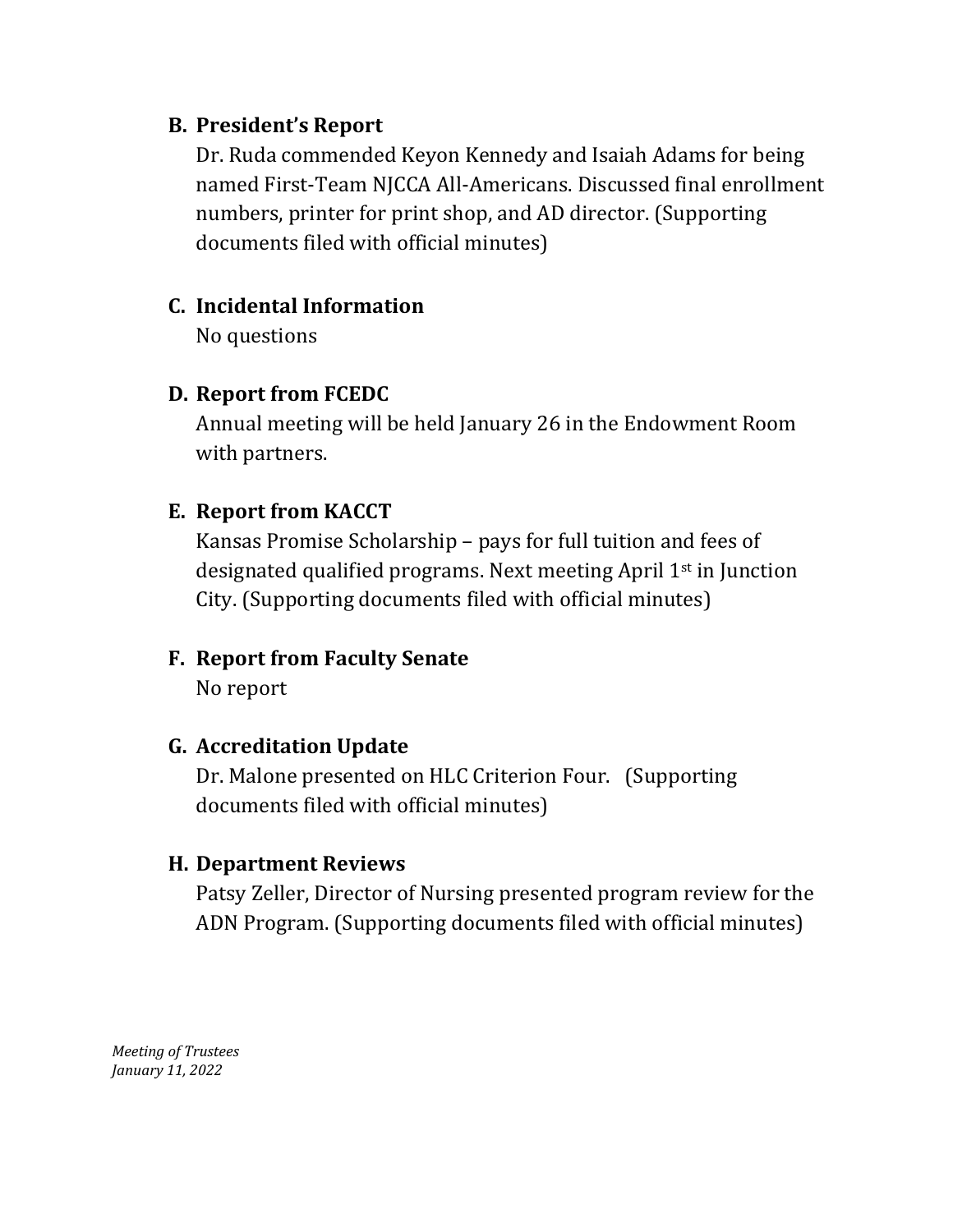### **VI. OWNERSHIP LINKAGE**

Will receive a new agenda for advisory board meetings. Jodie will send out the schedule.

The board has an opportunity in athletics to speak to the community by setting up a table at games. This will allow Trustees to field questions from the public.

Report on the monthly self-assessment from December.

#### **Upcoming Calendar Dates:**

| January 12  | Women's Basketball vs Butler 5:30 pm          |  |
|-------------|-----------------------------------------------|--|
|             | Men's Basketball vs Butler 7:30 pm            |  |
| January 17  | Martin Luther King Observance 9:00 am DPAC    |  |
|             | Women's Basketball vs Barton 5:30 pm          |  |
|             | Men's Basketball vs Barton 7:30 pm            |  |
| January 26  | Basketball Social, Hall of Fame Room, 5:30 pm |  |
|             | Women's Basketball vs Independence 5:30 pm    |  |
|             | Men's Basketball vs Independence 7:30 pm      |  |
| January 28  | Men's Basketball vs Colby 7:30 pm             |  |
| February 2  | Women's Basketball vs Dodge 5:30              |  |
|             | Men's Basketball vs Dodge 7:30 pm             |  |
| February 4  | All Employee Meeting 2:30                     |  |
| February 12 | Basketball Social, Hall of Fame Room 2:00     |  |
|             | Women's Basketball vs Cowley 2:00 pm          |  |
|             | Men's Basketball vs Cowley 4:00 pm            |  |
| February 14 | Women's Basketball vs Pratt 5:30 pm           |  |
|             | Men's Basketball vs Pratt 7:30 pm             |  |
| February 15 | Monthly Board Meeting 6:00 pm                 |  |
| February 21 | Campus Closed – President's Day               |  |
| February 23 | Women's Basketball vs Hutchinson 5:30 pm      |  |
|             | Men's Basketball vs Hutchinson 7:30 pm        |  |